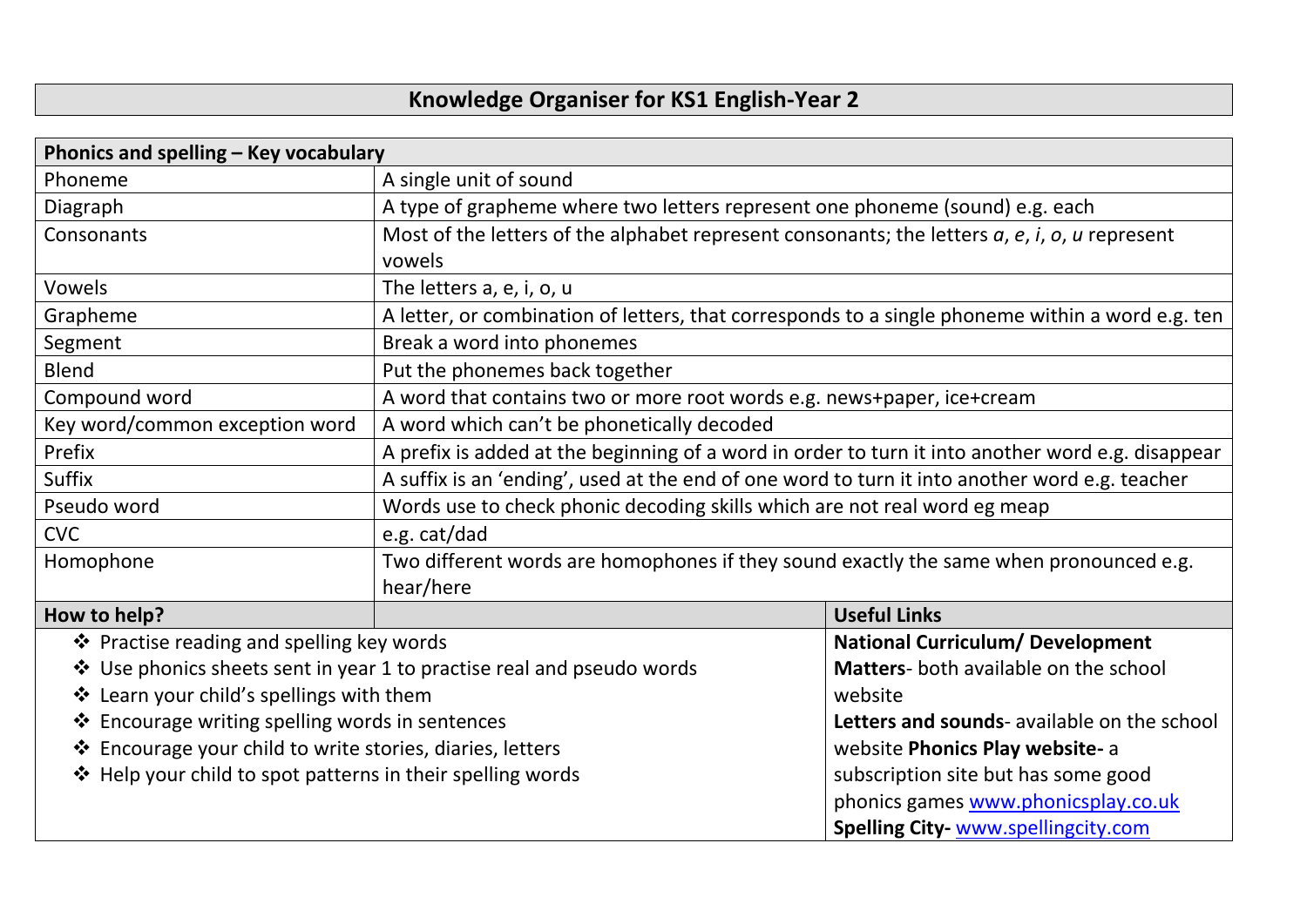| Reading (See phonics section for information on decoding) - Key vocabulary |                                                                         |                                                |  |  |
|----------------------------------------------------------------------------|-------------------------------------------------------------------------|------------------------------------------------|--|--|
| <b>Decoding</b>                                                            | Breaking down a word into different phonemes to help read it            |                                                |  |  |
| Vocabulary                                                                 | Draw upon knowledge of vocabulary in order to understand the text.      |                                                |  |  |
| <b>Infer</b>                                                               | Making assumptions about what is happening in a text from what you know |                                                |  |  |
| Predict                                                                    | Saying what will happen next or as a result of something                |                                                |  |  |
| Explain                                                                    | Explain your preferences, thoughts and opinions about the text.         |                                                |  |  |
| Retrieve                                                                   | Finding information from a text                                         |                                                |  |  |
| Sequence                                                                   | Sequence the key events in the story.                                   |                                                |  |  |
| How to help?                                                               |                                                                         | <b>Useful links</b>                            |  |  |
| ❖ Try not to over correct when you read with your child                    |                                                                         | <b>National Curriculum/ Development</b>        |  |  |
| ❖ Read to your child                                                       |                                                                         | <b>Matters-</b> both available on the School   |  |  |
| ❖ Visit local libraries                                                    |                                                                         | Website                                        |  |  |
| <b>❖</b> Read comics/magazines                                             |                                                                         | Letters and Sounds document- available         |  |  |
| ❖ Let your child see you read                                              |                                                                         | on the school website                          |  |  |
| ❖ Make reading enjoyable- not a battle- let them read what interests them  |                                                                         | <b>Bug club - www.activelearnprimary.co.uk</b> |  |  |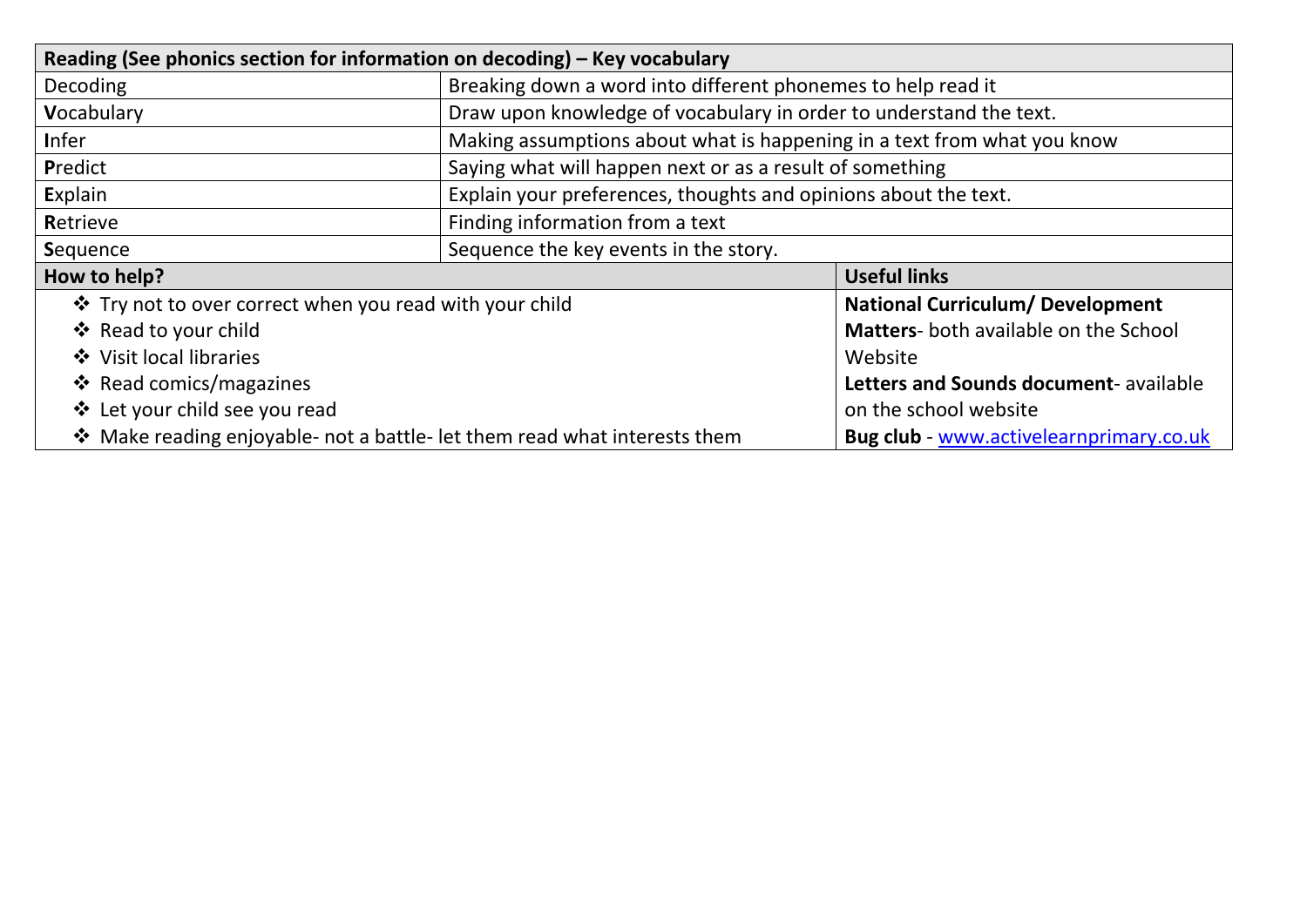| <b>Grammar - Key Vocabulary</b>                                   |                                                                                                                |                                       |  |  |
|-------------------------------------------------------------------|----------------------------------------------------------------------------------------------------------------|---------------------------------------|--|--|
| Adjective                                                         | Used before a noun to make the noun's meaning more specific e.g. tall, blue                                    |                                       |  |  |
| Noun                                                              | Nouns are sometimes called 'naming words' because they name people, places and 'things' e.g.<br>table, hotel   |                                       |  |  |
| Verb                                                              | Verbs are sometimes called 'doing words' because many verbs name an action that someone does<br>e.g. run, cook |                                       |  |  |
| Adverb                                                            | These modifying the verb e.g. quickly, happily                                                                 |                                       |  |  |
| <b>Main Clause</b>                                                | A sentence which has a subject and a verb and makes sense on its own e.g. The cat sat on the mat.              |                                       |  |  |
| Pronoun                                                           | Word that takes the place of a noun e.g. it, he, she                                                           |                                       |  |  |
| Question                                                          | Asks something<br>Why aren't you my friend? [question]                                                         |                                       |  |  |
| Statement                                                         | States a fact or something that has happened<br>e.g. You are my friend. [statement]                            |                                       |  |  |
| Command                                                           | Something you have to do<br>E.g. Be my friend! [command]                                                       |                                       |  |  |
| Exclamation                                                       | When something is exclaimed- start with 'what' or 'how'                                                        |                                       |  |  |
|                                                                   | E.g. What a good friend you are! [exclamation]                                                                 |                                       |  |  |
| Co-ordinating conjunctions<br>(FANBOYS)<br>or, and, but           | Words which join together two main clauses: FANBOYS (for, and, nor, but or, yet, so)                           |                                       |  |  |
| Subordinating conjunctions                                        | Words which connect two complete ideas by making one of the ideas subordinate or less important                |                                       |  |  |
| (AWHITEBUS)                                                       | than the other e.g. AWHITEBUS (Although, after, as, when, if that, even though, because, until,                |                                       |  |  |
| when, if, that, because                                           | unless, since) The tree will fall over unless we replace the top soil.                                         |                                       |  |  |
| Comma                                                             | Used to separate items in a list                                                                               |                                       |  |  |
| Noun phrase                                                       | A phrase where an adjective is used before a noun to describe it e.g. blue table, fierce fox                   |                                       |  |  |
| Tense                                                             | Shows whether you are writing about the past, present or future                                                |                                       |  |  |
| How to help?                                                      |                                                                                                                | <b>Useful links</b>                   |  |  |
|                                                                   | ❖ Remind your child to speak in grammatically accurate sentences                                               |                                       |  |  |
| ❖ Work together on your child's grammar homework                  |                                                                                                                | Matters- both available on the School |  |  |
| ❖ Encourage your child to spot punctuation in their reading books |                                                                                                                | Website                               |  |  |